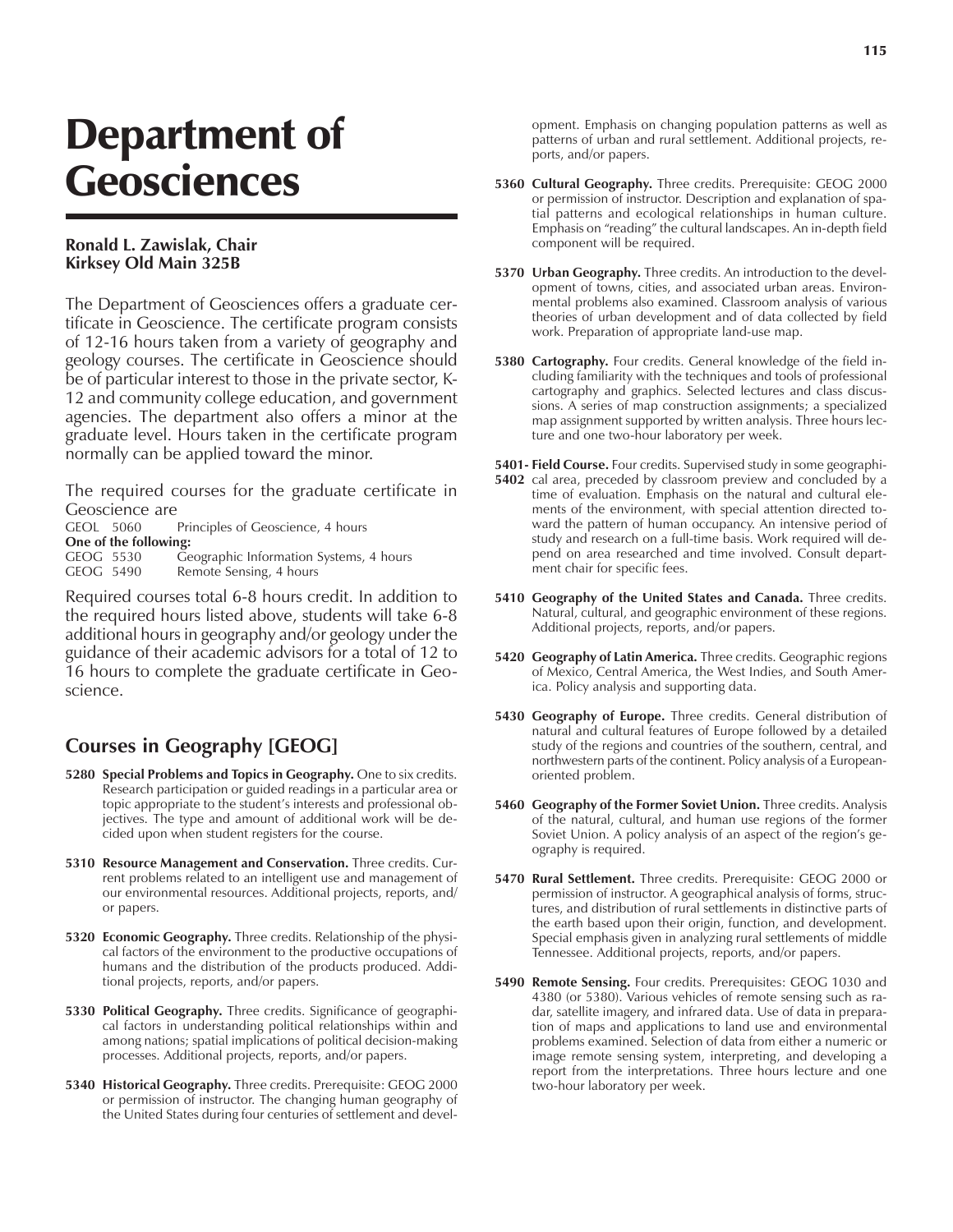- **5500 Geography of the Middle East.** Three credits. An analysis of the problems, issues, and theories involved in understanding the physical, cultural, and regional geography of the area. Additional projects, reports, and/or papers.
- **5510 Laboratory Problems in Remote Sensing.** Four credits. Computer processing of selected satellite imagery. Laboratory will provide practical experience through design, execution, and completion of applied remote sensing projects, one of which will be the effects of an environmental impact.
- **5520 Image Interpretation.** Four credits. Principles, methods, and techniques of image interpretation including maps, satellite data, and aerial photos. Environmental impact of a special project. Three hours lecture and one two-hour laboratory per week.
- **5530 Geographic Information Systems.** Four credits. Lecture and laboratory work relative to computer-manipulated geographic data base. Laboratory work will involve experience in practical application of a geographic information system (GIS) to problem-solving. Student will take appropriate data and compile an environmental impact statement (EIS). Three hours lecture and two hours laboratory per week.



## **Courses in Geology [GEOL]**

- **5000 Petrology and Petrography.** Four credits. Prerequisite: GEOL 3000. Igneous, sedimentary, and metamorphic rocks. Theories of formation and evolution based upon mineralogical and geochemical evidence. Examination and classification of rocks in hand sample and thin section. Additional assignments involving data analysis and interpretation and completion of a research paper required for graduate credit.
- **5020 Geomorphic Regions of the United States.** Four credits. Prerequisite: GEOL 1030 or 1040. The origin, regional distribution, and geomorphic features and history of the landforms of the United States. Students required to analyze maps, structure sections, and aerial photography to determine geomorphic form and the forces and processes that produced these forms plus research a geomorphical problem resulting in a thesis-type paper. Three hours lecture and two hours laboratory per week.
- **5030 Invertebrate Micropaleontology.** Four credits. Invertebrate and microscopic animal life of the past including recent preserved representatives and their ancient fossilized ancestors. Numerous field trips to local fossil-collecting sites. Designed to aid in the preparation of earth science teachers, geologists, and biologists. Research paper on a topic approved by instructor. An oral presentation of this material may be required. Three hours lecture and two hours laboratory per week.
- **5050 Meteorology.** Three credits. Prerequisite: GEOL 1030 or 1040 or GEOG 1030 or consent of instructor. (PHYS 2010 or 2110 and CHEM 1110 recommended.) Physical laws as they relate to the atmosphere, atmospheric processes and their effects on air masses, fronts, and atmospheric circulation, the dynamics of the atmosphere and its relationship to the hydrosphere. Special problem to be assigned by the instructor.
- **5060 Principles of Geoscience.** Four credits. Includes topics from geology, astronomy, meteorology, and oceanography. Specifically designed to aid in the preparation of earth science teachers in the public schools. Term paper on topic approved by the instructor. Three hours lecture and two hours laboratory per week.
- **5070 Sedimentation and Stratigraphy.** Four credits. Prerequisites: GEOL 1030 or 1040, 1050, and 3000, or consent of instructor. Sedimentary rocks; the processes of sedimentation, the alteration of sediments through time, and an examination of the resulting stratigraphic units. For geoscience majors and those with interests in soil mechanics and civil engineering. Research paper on a topic approved by the instructor. An oral presentation may also be required. Three hours lecture and two hours laboratory per week.
- **5080 Structural Geology.** Three credits. Prerequisites: Knowledge of trigonometry, GEOL 1030 or 1040, and 3040; GEOL 1050 recommended. Orientation and deformation of rock. Geometric, analytical, and statistical solutions to structural problems. Emphasis on three-dimensional visualization, problem solving, geological map interpretation, and the mechanics of deformation. Case analyzing, research, and interpretation required. Lecture and laboratory.
- **5090 Problems in Geology.** One to six credits. Prerequisite: A minimum of 12 semester hours of geology, at least 6 hours of which must be upper division and excluding GEOL 1030 or by consent of instructor. An independent research-oriented project commensurate with the student's interests and qualifications. In-depth research requiring extensive and intensive search of applicable literature and large study area. An oral examination and discussion required. May be repeated up to a maximum of six hours.